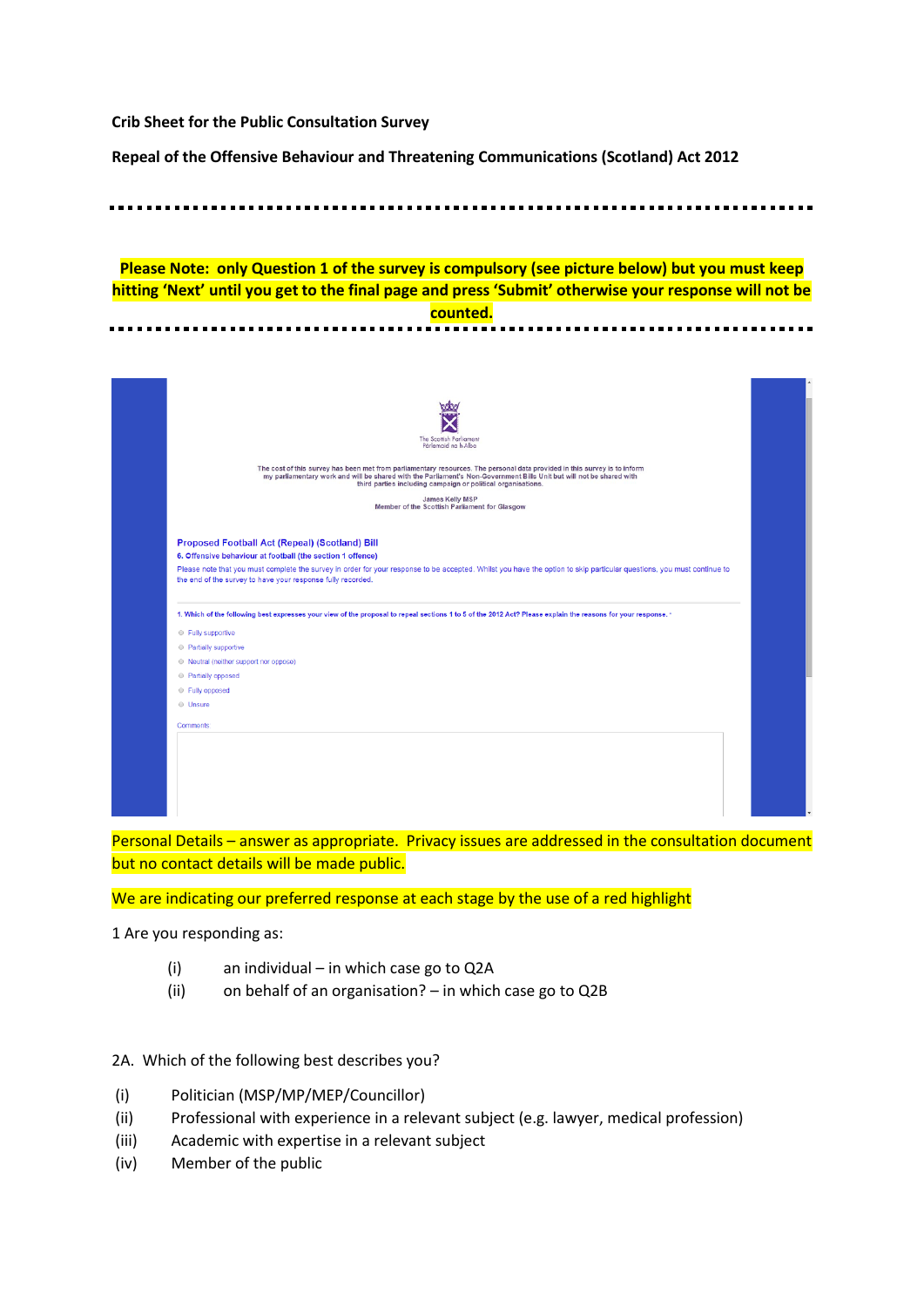- 2B. Please select the category which best describes your organisation:
	- (i) Public sector body (Scottish/UK Government/Government agency, local authority, NDPB)
	- (ii) Commercial organisation (company, business)
	- (iii) Representative organisation (trade union, professional association)
	- (iv) Third sector (charitable, campaigning, social enterprise, voluntary, non-profit)
	- (v) Other (e.g. club, local group, group of individuals, etc.)

3. Please choose one of the following; if you choose the first option, please provide your name or the name of your organisation as you wish it to be published.

- (i) I am content for this response to be attributed to me or my organisation
- (ii) I would like this response to be anonymous (the response may be published, but no name
- (iii) I would like this response to be confidential (no part of the response to be published)

Name/Organisation

4. Please provide details of a way in which we can contact you if there are queries regarding your response. (Email is preferred but you can also provide a postal address or phone number. We will not publish these details.)

# **SECTION 2 - YOUR VIEWS ON THE PROPOSAL**

Offensive behaviour at football (the section 1 offence)

All references to the proposal refer to the proposal to repeal the Offensive Behaviour Act

1. Which of the following best expresses your view of the proposal to repeal sections 1 to 5 of the 2012 Act? This relates to the 'Offensive Behaviour at Football' part of the Act

**B** Fully supportive

Partially supportive

Neutral (neither support nor oppose)

Partially opposed

**图 Fully opposed** 

**图 Unsure** 

Please explain the reasons for your response.

We would encourage you to fill this in as far as you can but it is not compulsory. You might include things like:

 $\bullet$  It is unnecessary – there was and is already legislation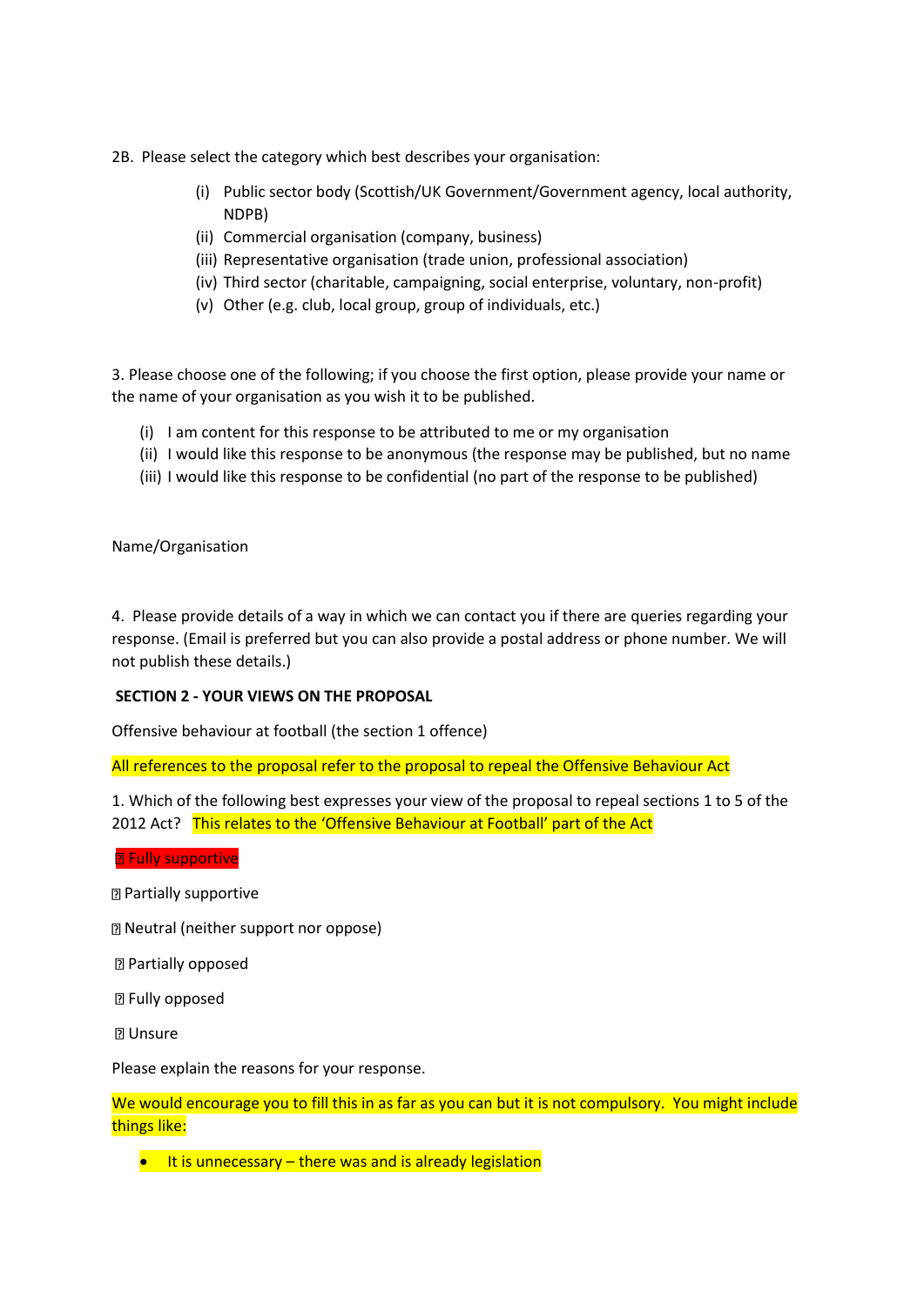- It is unfair targets football fans while fans of other sports or other citizens would not be charged for doing the same things
- $\bullet$  It is unworkable Sheriffs have made it clear that it is badly drafted; there is a very low conviction rate – lower than the legislation it was meant to improve on.
- $\bullet$  It is discriminatory it targets young, working-class men
- $\bullet$  It is criminalising young people who would never be in court if it were not for the Act. It is affecting their studies and their employment opportunities.
- $\bullet$  It is an attack on free speech it allows individual police officers to decide what is, or is not, offensive.
- It has politicised the Crown Office Procurator Fiscal Service who now treat 'football' cases in an entirely different way to all other crimes. They prosecute them to the harshest extent under all circumstances.

2. In your view, what would be the advantages and disadvantages of repeal to:

(a) the police and justice system (b) football clubs (c) football supporters?

Again you can answer all, none or part of these sections. We would encourage all football supporters to say something under part (c). Response here might include things like:

Advantages:

The Act is creating a bad atmosphere at football so repealing it would make things better

The Act is criminalising young people who wouldn't otherwise be in trouble with the police

The Act is creating a bad relationship between fans and the police

The Act is diverting police and court resources away from serious crimes with genuine victims

The Act is costing a lot of public money

The Act is making fans feel discriminated against – it doesn't apply to other sports or activities

3. Leaving aside the issue of whether sections 1 to 5 of the 2012 Act should be repealed, what do you think needs to be done to reduce offensive behaviour at football matches (including, for example, by politicians, the police and the wider justice system, clubs, fans and other interested parties)?

Again you do not have to answer this question but feel free to do so. You may not feel that there are any real issues or you may feel that the pre-existing legislation was sufficient to deal with any real bad behaviour. You may not feel that 'offensiveness' should be a crime at all. You may have other suggestions for dealing with any serious concerns you may have.

Threatening communications (the section 6 offence)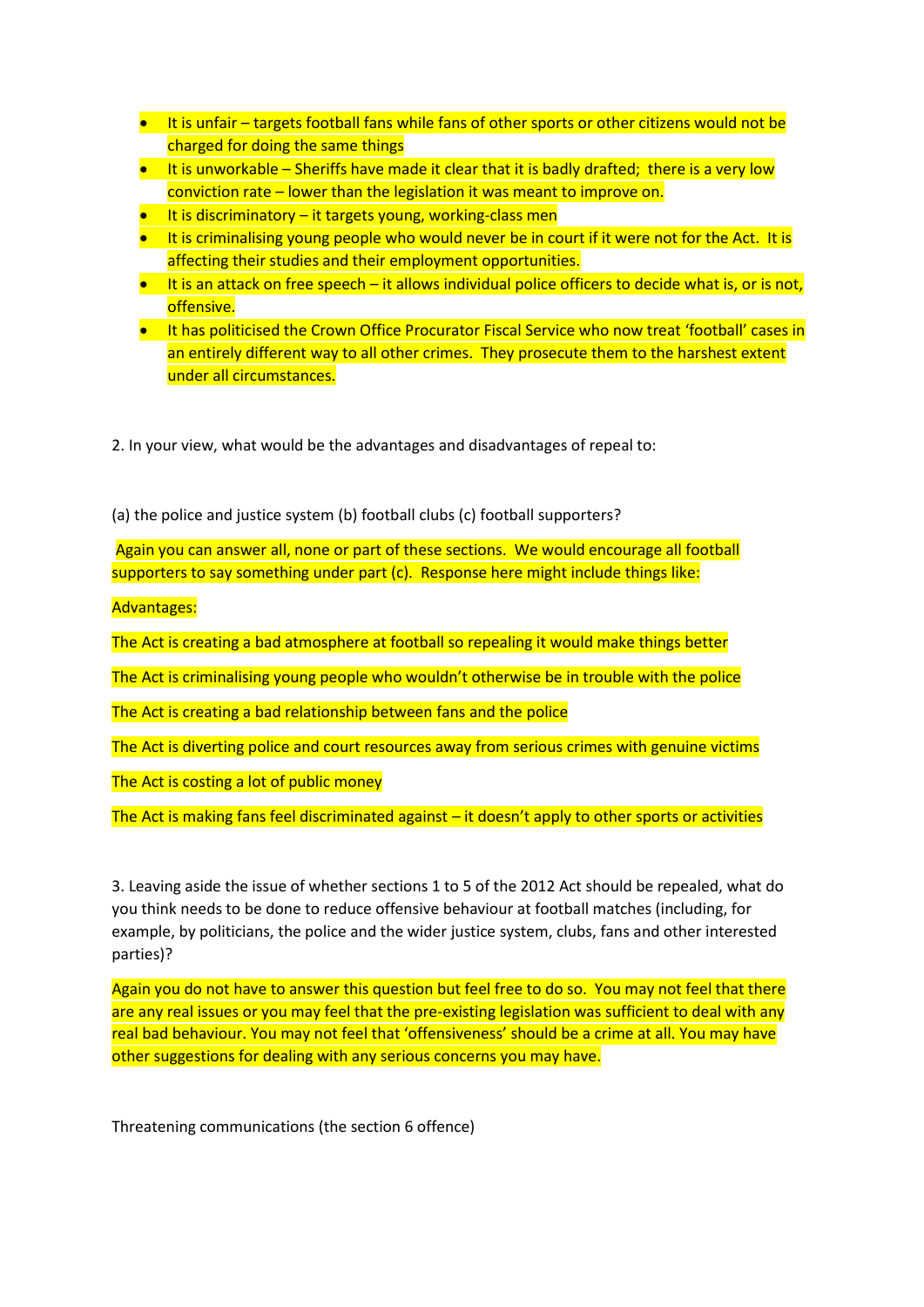This relates to the communications part of the Act which does not just relate to football. It has barely been used (11 convictions in the first 46 months of the Act) and most alleged crime involving online communications are dealt with by other legislation.

4. Which of the following best expresses your view of the proposal to repeal sections 6 to 9 of the 2012 Act?

## **R** Fully supportive

**图 Partially supportive** 

Neutral (neither support nor oppose)

**2 Partially opposed** 

**图 Fully opposed** 

**2** Unsure

Please explain the reasons for your response.

5. Leaving aside the issue of whether sections 6 to 9 of the 2012 Act should be repealed, what do you think is the most appropriate way of tackling threatening communications while upholding freedom of expression (for example, use of other legislation)?

Possible responses here would be the use of other legislation or simply no answer

Strict liability 6. Would you support measures to penalise football clubs for offensive behaviour by their fans? If so, should it be necessary to show that the club was at fault (for example, by failing to take reasonable steps to control fans' behaviour) - or should "strict liability" be applied?

FAC is not supporting strict liability so please answer as you wish or do not answer at all.

Transitional arrangements

7. What transitional arrangements do you think would need to be included in a Bill to repeal the 2012 Act? [Possible options are set out in the consultation paper at page 23].

This relates to those people whose cases are still not resolved at the time the Act is repealed or who are identified as having possibly breached the Act but not been charged prior to repeal eg from CCTV evidence long after the event. Our view on this is that all cases should fall and no further charges be brought.

Financial implications 8. Taking account of both costs and potential savings, what financial impact would you expect the proposed Bill to have?

Significant increase in cost

Some increase in cost

Broadly cost-neutral